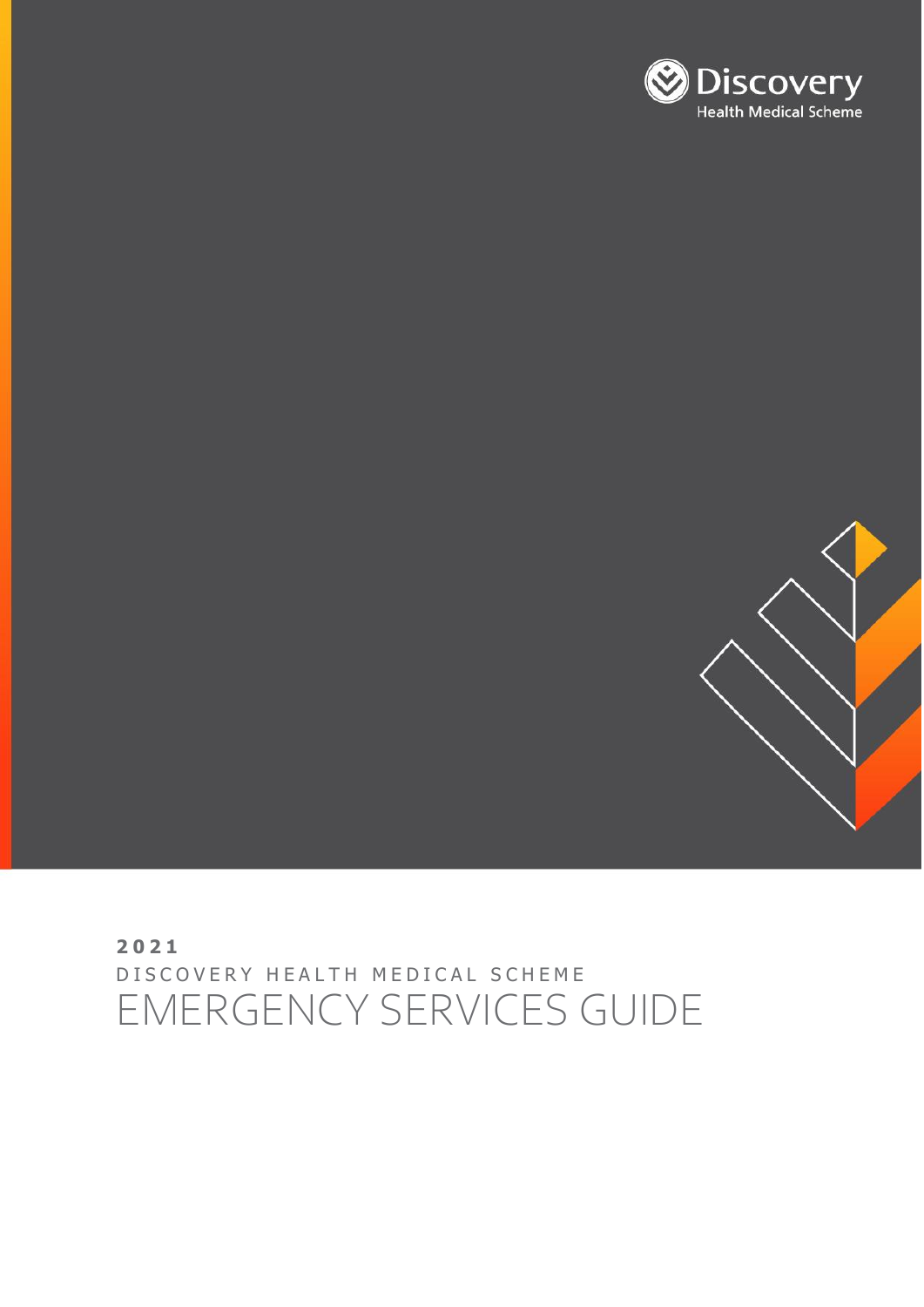

### **Overview**

Discovery Health Medical Scheme prides itself in providing funding for world-class, comprehensive medical care. In the event of an emergency, we are able to ensure that our members have access to timeous, optimal patient care. Calls are managed by highly qualified emergency personnel who assess each case and initiate the most appropriate air or road evacuations based on protocols and resources available within a specific geographical area.

#### **WHEN YOU HAVE AN EMERGENCY**

- You or your family can call the Discovery 911 by dialling 0860 999 911, for any medical emergency 24 hours a day, seven days a week.
- Your call will connect you with highly qualified emergency personnel.
- We will immediately dispatch the most appropriate emergency medical service within your geographic area.

#### **About some of the terms we use in this document**

There may be some terms we refer to in the document that you may not be familiar with. Here are the meanings of these terms.

| <b>TERMINOLOGY</b>                                                     | <b>DESCRIPTION</b>                                                                                                                                                                                                                                                                                                                                                                                                                                                                                                                                                                                                                                                                                                                                                                                                                                                                                                                                                                                                                                                                                                                                                                |
|------------------------------------------------------------------------|-----------------------------------------------------------------------------------------------------------------------------------------------------------------------------------------------------------------------------------------------------------------------------------------------------------------------------------------------------------------------------------------------------------------------------------------------------------------------------------------------------------------------------------------------------------------------------------------------------------------------------------------------------------------------------------------------------------------------------------------------------------------------------------------------------------------------------------------------------------------------------------------------------------------------------------------------------------------------------------------------------------------------------------------------------------------------------------------------------------------------------------------------------------------------------------|
| Chronic Disease List (CDL)                                             | A defined list of chronic conditions we cover according to the Prescribed Minimum Benefits (PMBs).                                                                                                                                                                                                                                                                                                                                                                                                                                                                                                                                                                                                                                                                                                                                                                                                                                                                                                                                                                                                                                                                                |
| Chronic Illness Benefit (CIB)                                          | The Chronic Illness Benefit (CIB) covers you for a defined list of chronic conditions. You need to apply to<br>have your medicine and treatment covered for your chronic condition.                                                                                                                                                                                                                                                                                                                                                                                                                                                                                                                                                                                                                                                                                                                                                                                                                                                                                                                                                                                               |
| Cover                                                                  | Cover refers to the benefits you have access to and how we pay for these healthcare services such as<br>consultations, medicine and hospitals, on your health plan.                                                                                                                                                                                                                                                                                                                                                                                                                                                                                                                                                                                                                                                                                                                                                                                                                                                                                                                                                                                                               |
| Member                                                                 | The reference to member in this document also includes dependants, where applicable.                                                                                                                                                                                                                                                                                                                                                                                                                                                                                                                                                                                                                                                                                                                                                                                                                                                                                                                                                                                                                                                                                              |
| ٠<br>$\blacksquare$<br>Prescribed Minimum Benefits<br>(PMBs)<br>٠<br>٠ | In terms of the Medical Schemes Act of 1998 (Act No. 131 of 1998) and its Regulations, all medical<br>schemes have to cover the costs related to the diagnosis, treatment and care of:<br>An emergency medical condition<br>A defined list of 270 diagnoses<br>A defined list of 27 chronic conditions.<br>To access Prescribed Minimum Benefits (PMBs), there are rules defined by the Council for Medical<br>Schemes (CMS) that apply:<br>Your medical condition must qualify for cover and be part of the defined list of Prescribed Minimum<br>Benefit (PMB) conditions<br>The treatment needed must match the treatments in the defined benefits<br>You must use Designated Service Providers (DSPs) in our network. This does not apply in<br>emergencies. However even in these cases, where appropriate and according to the rules of the<br>Scheme, you may be transferred to a hospital or other service providers in our network, once your<br>condition has stabilised. If you do not use a DSP we will pay up to 80% of the Discovery Health<br>Rate (DHR). You will be responsible for the difference between what we pay and the actual cost of<br>your treatment. |
|                                                                        | If your treatment doesn't meet the above criteria, we will pay according to your plan benefits.                                                                                                                                                                                                                                                                                                                                                                                                                                                                                                                                                                                                                                                                                                                                                                                                                                                                                                                                                                                                                                                                                   |

### **Emergency Assist**

If you need help in an emergency and are unable to speak, you have access to our cellular phone-based panic alert system on the Discovery app. As soon as you push "Emergency Assist" you can select from two options: call me back or call an emergency operator. This service signals an alarm without requiring verbal identification.

If you activate this panic alert you will be contacted immediately and if there is no response, we will use technology to locate you as long as you have your GPS location services on, and an emergency vehicle will be dispatched to attend to you.

#### **How you are covered by the Scheme during traumatic events**

If you have an emergency, you must call the Emergency Assist number on 0860 999 911 where you can request an ambulance service or go straight to hospital. Treatment that you may require following a traumatic event will either be covered as part of the Prescribed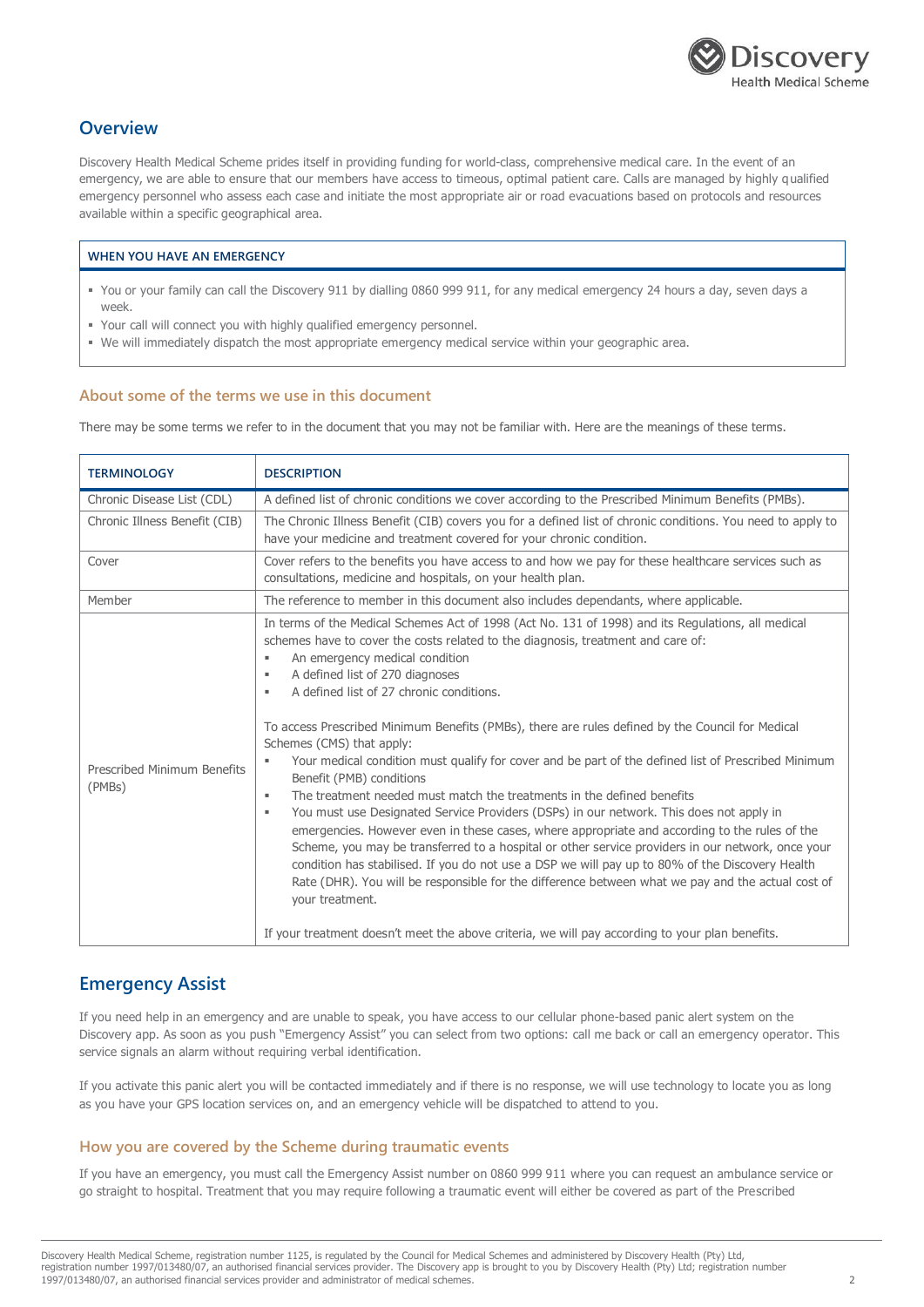

Minimum Benefits (PMBs) or by the appropriate medical scheme benefits for example casualty and/or Hospital Benefit, Chronic Illness Benefit (CIB) or the Trauma Extender Benefit, depending on your chosen health plan.

To apply for out-of-hospital Prescribed Minimum Benefits (PMBs) or cover for a Chronic Disease List (CDL) condition, you must complete a Prescribed Minimum Benefit or a Chronic Illness Benefit application form. Up to date forms are always available on [www.discovery.co.za](http://www.discovery.co.za/) under Medical Aid > Manage your health plan > Find important documents and certificates.

#### **Dedicated support and benefits for trauma related to gender-based violence**

Our dedicated team will assist you to facilitate, guide and understand which healthcare services you will need during this time and will make sure that you get access to the appropriate medical scheme benefits, by calling 0860 999 911 and select option for gender based violence. If required, you may also have access to additional benefits paid for by the Scheme, where medically appropriate, depending on your unique case. Our dedicated team will offer confidential support and advice to you and your family throughout your traumatic event.

You can refer to the website at [www.discovery.co.za](http://www.discovery.co.za/) to find out more about how you are covered during traumatic event or you can refer to your health plan guide under Medical Aid > Manage your health plan > Find important documents and certificates.

Discovery Health Medical Scheme, registration number 1125, is regulated by the Council for Medical Schemes and administered by Discovery Health (Pty) Ltd, registration number 1997/013480/07, an authorised financial services provider. The Discovery app is brought to you by Discovery Health (Pty) Ltd; registration number 1997/013480/07, an authorised financial services provider and administrator of medical schemes. 3